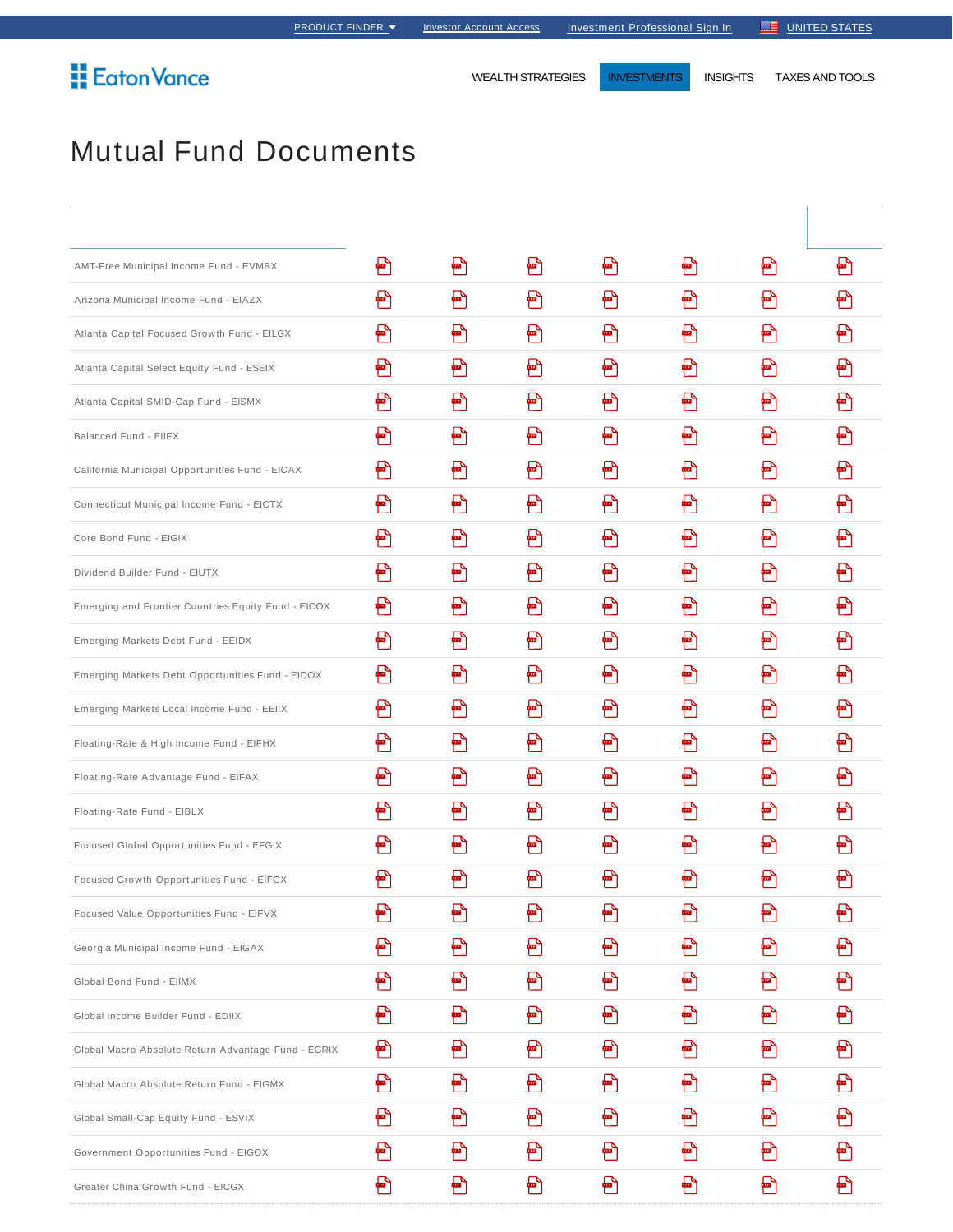| Greater India Fund - EGIIX                                 | ₽  | ₽            | ₽  | ₽ | ₽  | ₽ | ₽ |
|------------------------------------------------------------|----|--------------|----|---|----|---|---|
| Growth Fund - ELCIX                                        | ₽  | $\mathbb{P}$ | ₽  | 骨 | m  | ฅ | ₽ |
| High Income Opportunities Fund - EIHIX                     | ₽  | ₽            | 찁  | ₽ | ₽  | ₽ | ₽ |
| High Yield Municipal Income Fund - EIHYX                   | ₽  | $\mathbb{P}$ | ┢╝ | 骨 | ₽  | ₽ | ₽ |
| Income Fund of Boston - EIBIX                              | ₽  | ₽            | ₽  | ₽ | ₽  | ₽ | ₽ |
| International Small-Cap Fund - EILIX                       | ┢┛ | F            | ┢┚ | 骨 | ┢┛ | ฅ | ₽ |
| Large-Cap Value Fund - EILVX                               | ₽  | ₽            | ₽  | ₽ | ┢┑ | ₽ | ₽ |
| Maryland Municipal Income Fund - EIMDX                     | ₽  | ₽            | ₽  | 骨 | ₽  | ฅ | ₽ |
| Massachusetts Municipal Income Fund - EIMAX                | ₽  | ₽            | ╇┑ | 骨 | ╞  | ₽ | ₽ |
| Minnesota Municipal Income Fund - EIMNX                    | ₽  | ₽            | ₽  | ฅ | ₽  | ₽ | ₽ |
| Missouri Municipal Income Fund - EIMOX                     | ₽  | ₽            | ₽  | ฅ | ฅ  | F | ₽ |
| Multi-Asset Credit Fund - EIAMX                            | ₽  | ฅ            | ₽  | ₽ | ₽  | ₽ | ₽ |
| Municipal Opportunities Fund - EMOAX                       | ₽  | m            | ₽  | ฅ | ₽  | ฅ | ₽ |
| National Limited Maturity Municipal Income Fund -<br>EINAX | ₽  | 骨            | ฅ  | 骨 | P  | ฅ | ₽ |
| National Municipal Income Fund - EIHMX                     | ₽  | ₽            | ╇┑ | 骨 | ₽  | ฅ | ₽ |
| National Ultra-Short Municipal Income Fund - EILMX         | ₽  | ₽            | ₽  | ₽ | ₽  | ₽ | ₽ |
| New Jersey Municipal Income Fund - EINJX                   | ₽  | ₽            | ┢┻ | 骨 | ₽  | 骨 | ₽ |
| New York Municipal Income Fund - EINYX                     | ₽  | ₽            | ₽  | 冎 | ┢┑ | ₽ | ₽ |
| New York Municipal Opportunities Fund - ENYIX              | ₽  | ฅ            | ₽  | 骨 | ┢╸ | ₽ | ₽ |
| North Carolina Municipal Income Fund - EINCX               | ₽  | ฅ            | ₽  | ₽ | ₽  | ₽ | ₽ |
| Ohio Municipal Income Fund - EIOHX                         | ₽  | ₽            | ₽  | ₽ | ₽  | P | ₽ |
| Oregon Municipal Income Fund - EIORX                       | 骨  | 骨            | ╞╝ | 骨 | ฅ  | F | 骨 |
| Pennsylvania Municipal Income Fund - EIPAX                 | ₽  | Ð            | Ð  | € | ₽  | ₽ | Ð |
| Richard Bernstein All Asset Strategy Fund - EIRAX          | ₽  | ฅ            | ₽  | ฅ | ₽  | ฅ | ₽ |
| Richard Bernstein Equity Strategy Fund - ERBIX             | ₽  | 骨            | ╇┑ | 骨 | ฅ  | 骨 | ₽ |
| Short Duration Government Income Fund - EILDX              | ₽  | ₽            | Ð  | Ð | ₽  | 冎 | Ð |
| Short Duration High Income Fund - ESHIX                    | ₽  | ฅ            | ₽  | 骨 | ฅ  | 骨 | ₽ |
| Short Duration Inflation-Protected Income Fund - EIRRX     | Ð  | €            | ╞╝ | ₩ | ฅ  | 骨 | ₽ |
| Short Duration Municipal Opportunities Fund - EMAIX        | ₽  | ₽            | ₽  | ₽ | ₽  | ₽ | Ð |
| Short Duration Strategic Income Fund - ESIIX               | ₽  | 骨            | ฅ  | 骨 | F  | 骨 | ₽ |
| Small-Cap Fund - ETEGX                                     | ₽  | ฅ            | ₽  | Ð | ₽  | ₽ | ₽ |
| South Carolina Municipal Income Fund - EISCX               | ₽  | ₽            | ฅ  | ₽ | ฅ  | ₽ | ₽ |
| Special Equities Fund - EISEX                              | ₩  | ▩            | Ð  | Ð | ₩  | Ð | 骨 |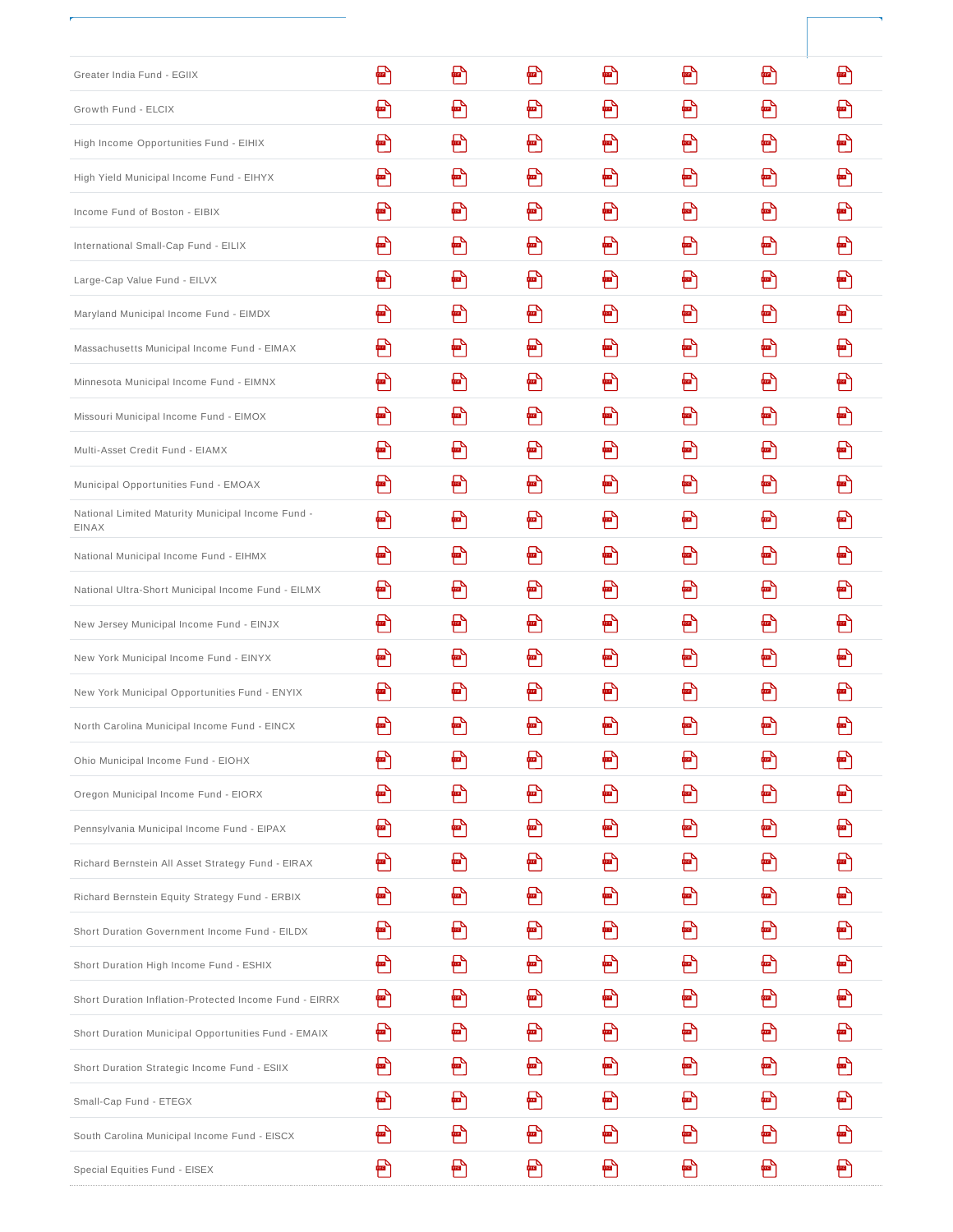| Stock Fund - EAERX                                                           | ₽ | ₽ | ₽ | ₽          | ₽ | ₽                      | ₽            |
|------------------------------------------------------------------------------|---|---|---|------------|---|------------------------|--------------|
| Tax-Managed Equity Asset Allocation Fund - EIEAX                             | ₽ | ₽ | ₽ | F          | F | ₽                      |              |
| Tax-Managed Global Dividend Income Fund - EIDIX                              | ₽ | ₽ | ₽ | ₽          | ₽ | ₽                      | ₽            |
| Tax-Managed Growth Fund 1.0 - CAPEX                                          |   |   |   | ₽          | ₽ | ₽                      | ₽            |
| Tax-Managed Growth Fund 1.1 - EITMX                                          | ₽ | ₽ | ₽ | ₽          | ₽ | ₽                      | ₽            |
| Tax-Managed Growth Fund 1.2 - EITGX                                          | ₽ | ₽ | ₽ | ₽          | ₽ | ₽                      | ₽            |
| Tax-Managed Multi-Cap Growth Fund - EACPX                                    | ₽ | ₽ | 무 | ₽          | ₽ | ₽                      |              |
| Tax-Managed Small-Cap Fund - ETMGX                                           | ₽ | ₽ | ₽ | ₽          | ₽ | ₽                      | ₽            |
| Tax-Managed Value Fund - EATVX                                               | ₽ | ₽ | ₽ | ₽          | ₽ | $\sqrt{\frac{2}{\pi}}$ | $\mathbb{F}$ |
| Taxable Municipal Bond Fund - EIMBX                                          | ₽ | ₽ | ₽ | ₽          | ₽ | ₽                      | ₽            |
| Total Return Bond Fund (formerly Eaton Vance Core<br>Plus Bond Fund) - EIBAX | ₽ | ₽ | ₽ | ₽          | ₽ | ₽                      | ₽            |
| Virginia Municipal Income Fund - EVAIX                                       | ₽ | 骨 | ₽ | <b>PER</b> | ₽ | ₽                      | ₽            |
| Worldwide Health Sciences Fund - EIHSX                                       |   |   |   |            | ₽ |                        |              |
|                                                                              |   |   |   |            |   |                        |              |

Additional Documents

## Variable Trust Fund

#### **VT Floating-Rate Income Fund**

- Summary Prospectus
- Full Prospectus
- $\bullet$  SAI
- Annual Report
- Semiannual Report

### Class W Shares

#### **High Yield Municipal Income Fund**

- **Summary Prospectus**
- Full Prospectus
- $\bullet$  SAI
- Annual Report
- Semiannual Report
- Holdings Form N-PORT
- Q1 Holdings
- Q3 Holdings

- Holdings Form N-PORT
- Q1 Holdings
- Q3 Holdings

Other 2a-7

The following funds are not registered with the SEC and this is not an offer to sell any security. Portfolio information is solely for purposes of compliance with Rule 2a-7 of the Investment Company Act of 1940, as amended.

- 
- Eaton Vance Cash Reserves Fund, LLC Holdings Eaton Vance Cash Reserves Fund, LLC Additional Portfolio Information